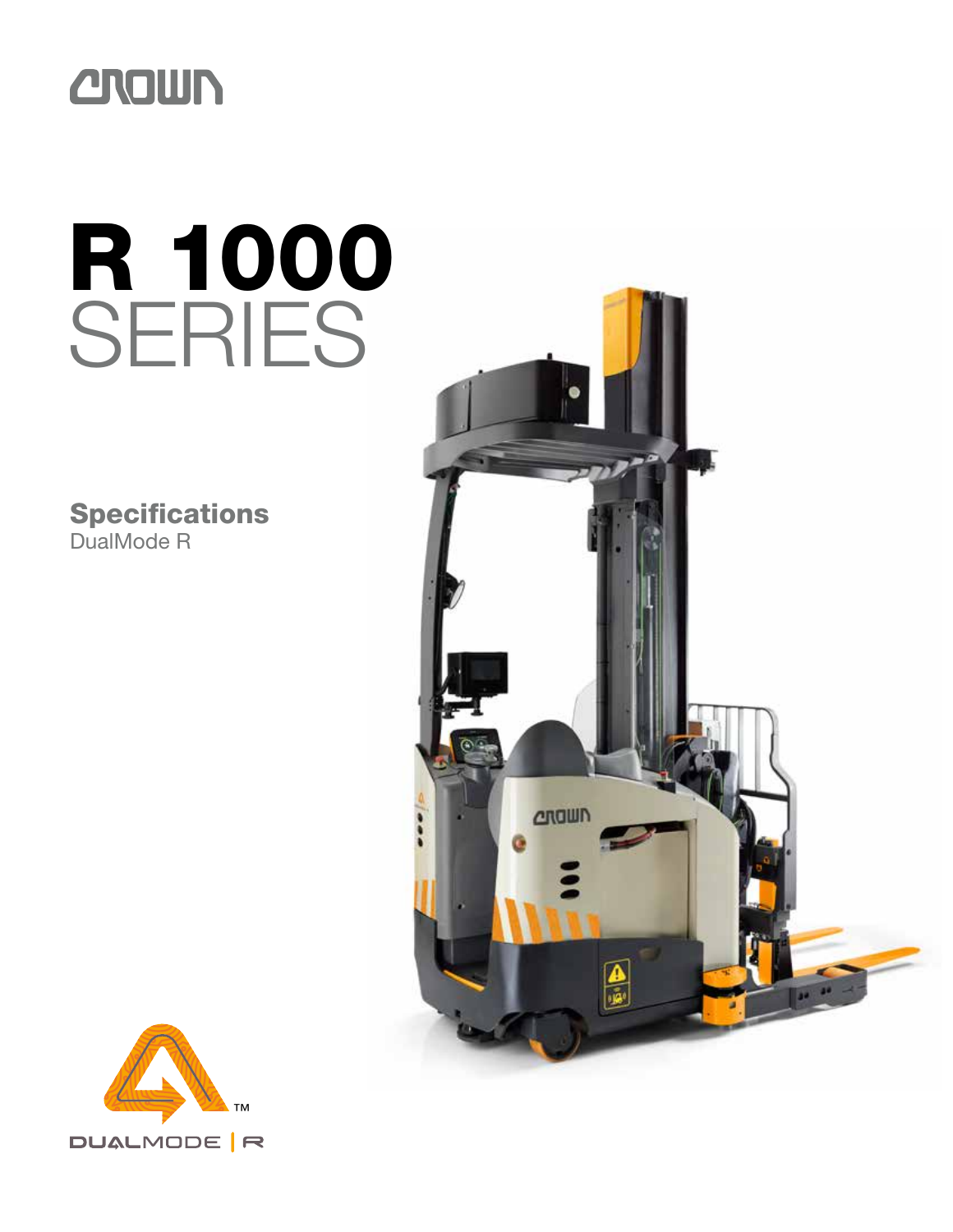

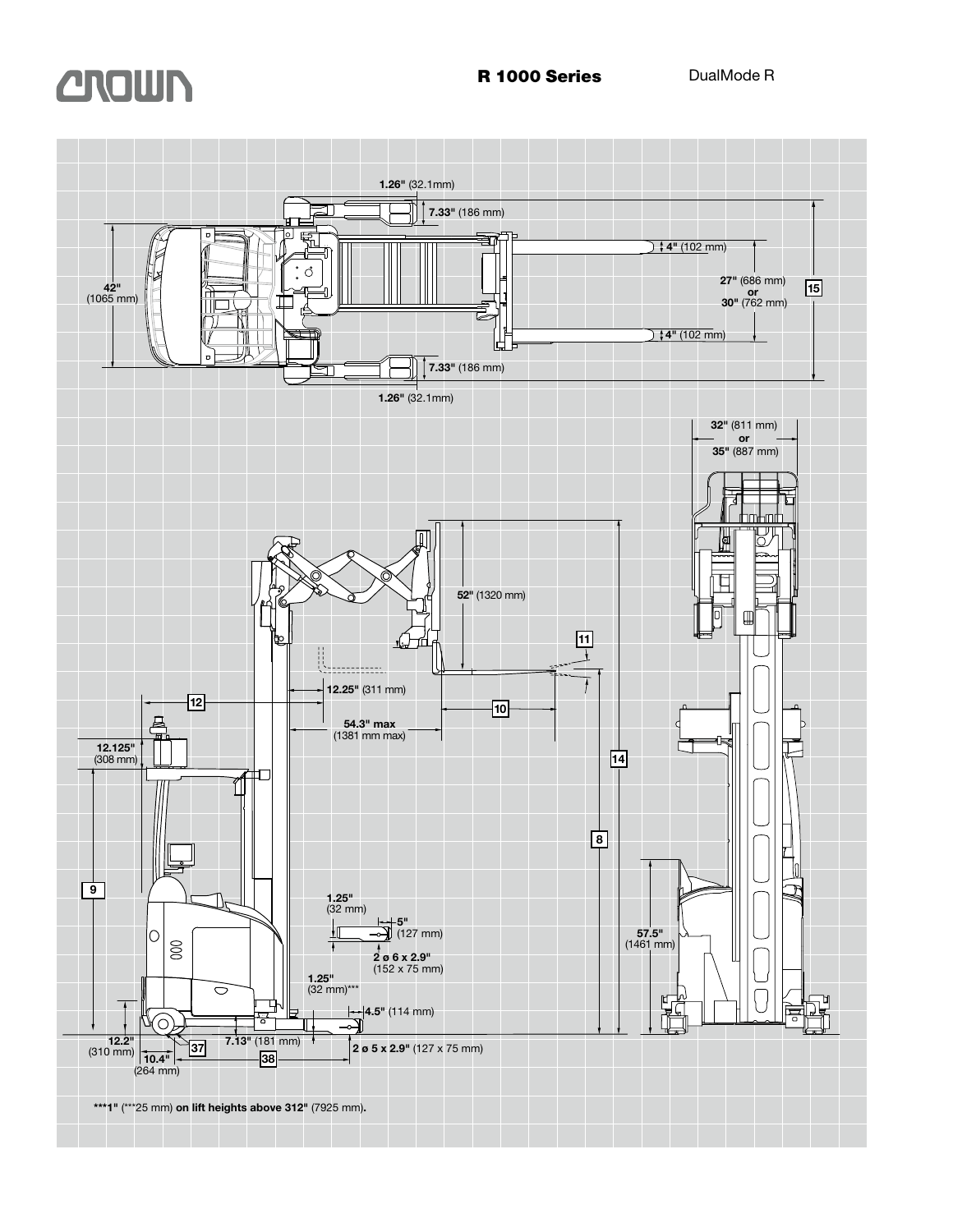R 1000 Series Specifications

|                     |                  |                                        |                                      |          | <i>Imperial</i>              | <b>Metric</b>               |  |  |  |  |
|---------------------|------------------|----------------------------------------|--------------------------------------|----------|------------------------------|-----------------------------|--|--|--|--|
|                     |                  | <b>Manufacturer</b>                    | <b>Crown Equipment Corporation</b>   |          |                              |                             |  |  |  |  |
|                     | $\overline{2}$   | Model                                  |                                      |          | R 1000-32                    |                             |  |  |  |  |
|                     | 3                | <b>Load Capacity</b>                   | Max                                  | lb kg    | 3200                         | 1450                        |  |  |  |  |
|                     | 4                | <b>Power</b>                           | Electric                             |          | 36 Volts                     |                             |  |  |  |  |
|                     | 5                | <b>Operator Type</b>                   | Double Reach                         |          | <b>DualMode</b>              |                             |  |  |  |  |
| General Information | 6                | <b>Mast Type</b>                       | <b>High Visibilty</b>                |          |                              | <b>MM</b>                   |  |  |  |  |
|                     | 7                | <b>Tire Type</b>                       | Parallel Load/Caster/Drive           |          | Poly / Poly / Poly           |                             |  |  |  |  |
|                     | 8                | <b>Lift Height</b>                     |                                      | in mm    | See Mast Chart               |                             |  |  |  |  |
|                     | 9                | <b>Guard Height</b>                    |                                      | in mm    | See Mast Chart               |                             |  |  |  |  |
|                     | 10               | <b>Forks</b>                           | Standard L x W x T                   | in mm    | 36 x 4 x 1.57                | 914 x 100 x 40              |  |  |  |  |
|                     |                  |                                        | Optional Lengths                     | in mm    | 39, 42, 45, 48               | 990, 1065, 1145, 1220       |  |  |  |  |
| <b>Dimensions</b>   | 11               | Carriage                               | Tilt F°/B°                           | degree   | 3/4                          |                             |  |  |  |  |
|                     | 12<br>Headlength |                                        | Compartment "C"                      | in mm    | 61.9                         | 1572                        |  |  |  |  |
|                     |                  |                                        | Compartment "D"                      | in mm    | 63.6                         | 1615                        |  |  |  |  |
|                     |                  |                                        | Compartment "E"                      | in mm    | 66.3                         | 1684                        |  |  |  |  |
|                     | 13               | <b>Overall Collapsed Height</b>        |                                      | in mm    |                              | See Mast Chart Below        |  |  |  |  |
|                     | 14               | <b>Overall Extended Height</b>         |                                      | in mm    | See Mast Chart Below         |                             |  |  |  |  |
|                     | 15               | Outrigger OD                           | In 1" (25mm) increments              | in mm    | 49 - 72<br>1245 - 1830       |                             |  |  |  |  |
|                     | 24               | <b>Speed Travel</b>                    | Power Unit First (E/L) (Auto/Manual) | mph      | 4.5                          |                             |  |  |  |  |
| Performance         |                  | (Autonomous and<br><b>Manual Mode)</b> | Forks First (E/L Manual)             | mph      |                              | 4.5                         |  |  |  |  |
|                     | 25               | Speed Lift - AC +                      | Max                                  | fpm mm/s | 160                          | 813                         |  |  |  |  |
|                     | 26               | Speed Xpress™ Lower                    | Max/Average                          | fpm mm/s | 240 / 205                    | 1219 / 1041                 |  |  |  |  |
|                     | 37               | <b>Tires</b>                           | Size - Drive/Caster                  | in mm    | $13 \times 5.5 / 8 \times 4$ | 330 x 140 / 203 x 102       |  |  |  |  |
|                     | 38               | <b>Wheelbase (Standard Wheel)</b>      | Compartment "C"                      | in mm    | 60.51                        | 1537                        |  |  |  |  |
|                     |                  |                                        | Compartment "D"                      | in mm    | 62.28                        | 1582                        |  |  |  |  |
|                     |                  |                                        | Compartment "E"                      | in mm    | 64.88                        | 1648                        |  |  |  |  |
| Chassis             | 39               | <b>Suspension</b>                      | Drive                                |          | Articulated                  |                             |  |  |  |  |
|                     |                  |                                        | Caster                               |          | Articulated, Swivel          |                             |  |  |  |  |
|                     | 42               | <b>Brakes</b>                          | <b>Drive</b>                         |          |                              | Elec Release / Mech Applied |  |  |  |  |
|                     |                  |                                        | Caster                               |          | None                         |                             |  |  |  |  |
|                     |                  |                                        | Parking                              |          | Elec Release / Mech Applied  |                             |  |  |  |  |

† Maximum lift speeds with the maximum available battery compartment.

| <b>Mast Chart</b> |    |                            |     |         |     | R 1000-32 |     |      |     |      |     |                                                                                    |     |      |     |      |     |      |     |       |     |       |     |                                                                                                                                           |
|-------------------|----|----------------------------|-----|---------|-----|-----------|-----|------|-----|------|-----|------------------------------------------------------------------------------------|-----|------|-----|------|-----|------|-----|-------|-----|-------|-----|-------------------------------------------------------------------------------------------------------------------------------------------|
|                   | 8  | Lift Height                |     | in mm   | 183 | 4650      | 201 | 5105 | 231 | 5865 | 261 | 6630                                                                               | 291 | 7390 | 312 | 7925 | 332 | 8435 | 357 | 9070  | 391 | 9930  |     | 400 10160                                                                                                                                 |
|                   |    | Free Lift*                 |     | in mm   | 19  | 485       | -31 | 785  | 55  | 1395 | 67  | 1700                                                                               | 79  | 2005 | 88  | 2235 | 97  | 2465 | 108 | 2745  | 120 | 3050  | 119 | 3025                                                                                                                                      |
|                   | 9  | Guard Height**             |     | in mm   | 92  | 2335      | 98  | 2490 | 98  | 2490 | 98  | 2490                                                                               | 98  | 2490 | 98  | 2490 | 98  | 2490 | 98  | 2490  | 98  | 2490  | 98  | 2490                                                                                                                                      |
| Mast              | 13 | Overall Collapsed Height   |     | lin mml | 89  | 2260      | 95  | 2415 | 107 | 2720 | 119 | 3025                                                                               | 131 | 3325 | 140 | 3555 | 149 | 3785 | 160 | 4065  | 172 | 4370  | 175 | 4445                                                                                                                                      |
|                   | 14 | Overall Extended Height*   |     | in mml  | 235 | 5970      | 253 | 6425 | 283 | 7190 | 313 | 7950                                                                               | 343 | 8710 | 364 | 9245 | 384 | 9755 | 409 | 10390 | 443 | 11250 | 452 | 11480                                                                                                                                     |
|                   |    | Minimum Straddle OD        |     | lin mml | 49  | 1245      | 49  | 1245 | 49  | 1245 | 49  | 1245                                                                               | 49  | 1245 | 49  | 1245 | 49  | 1245 | 49  | 1245  | 49  | 1245  | 49  | 1245                                                                                                                                      |
| Weights           |    | Truck Weight w/o Battery   |     |         |     |           |     |      |     |      |     |                                                                                    |     |      |     |      |     |      |     |       |     |       |     |                                                                                                                                           |
|                   |    |                            | "C" | lb kg   |     |           |     |      |     |      |     | 6808 3088 6927 3142 7095 3218 7404 3358 7664 3476 7950 3606                        |     |      |     |      |     |      |     |       |     |       |     |                                                                                                                                           |
|                   |    | <b>Battery Compartment</b> | "D" | lb kg   |     |           |     |      |     |      |     | 6859  3111  6978  3165  7144  3240  7454  3381  7712  3498  7999  3628  8138  3691 |     |      |     |      |     |      |     |       |     |       |     |                                                                                                                                           |
|                   |    |                            | Έ"  | kq      |     |           |     |      |     |      |     |                                                                                    |     |      |     |      |     |      |     |       |     |       |     | 6899   3129   7018   3183   7185   3259   7494   3399   7754   3517   8039   3646   8178   3709   8429   3823   8643   3920   8706   3949 |

\* To reach carriage with load backrest 52" (1320 mm).

Note: Above 312" (7925 mm), 6" (152 mm) high load wheel standard.

\*\*DualMode electrical enclosure (elevated natural feature navigation not included) will add 12.125" (308 mm) to guard height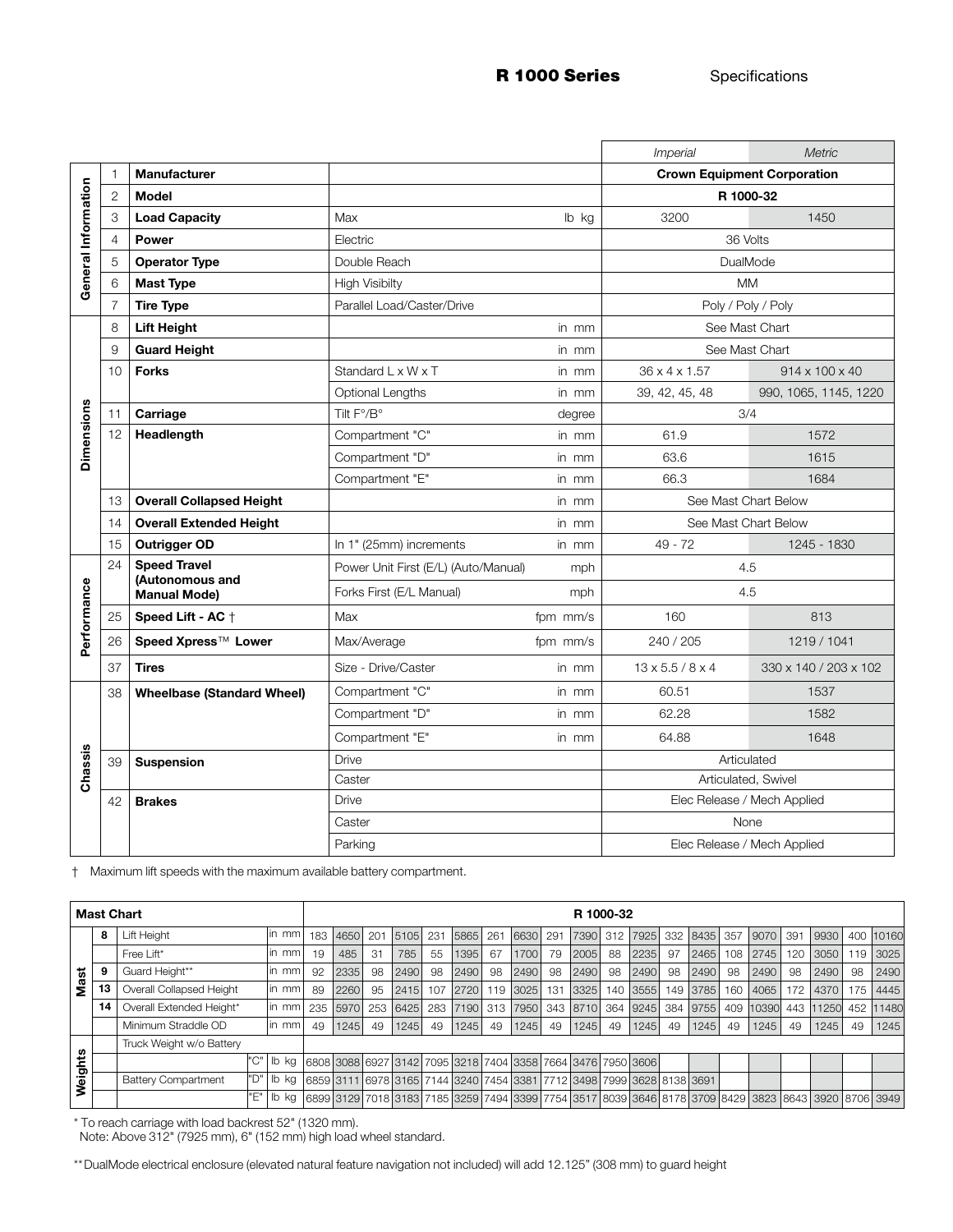R 1000 Series Specifications

|         |    | <b>Battery Removal</b>                            | Both Sides (Right Side only with Auto Charge option) |                                       |                                                       |                 |  |  |  |  |  |
|---------|----|---------------------------------------------------|------------------------------------------------------|---------------------------------------|-------------------------------------------------------|-----------------|--|--|--|--|--|
|         | 45 | <b>Type</b>                                       | Lead Acid                                            |                                       |                                                       |                 |  |  |  |  |  |
|         | 46 |                                                   | Min Weight/Max Amp-hrs                               |                                       |                                                       |                 |  |  |  |  |  |
|         |    | н                                                 | "C" Battery Compartment- Up to 321" (8155 mm)        | lb/Ah kg/Ah                           | 2000/930                                              | 907/930         |  |  |  |  |  |
|         |    |                                                   | "D" Battery Compartment- Up to 341" (8660 mm)        | lb/Ah kg/Ah                           | 2280 / 1085                                           | 1034 / 1085     |  |  |  |  |  |
|         |    |                                                   | "E" Battery Compartment $- \leq 400$ " (10160 mm)    | lb/Ah kg/Ah                           | 2600 / 1240                                           | 1179/1240       |  |  |  |  |  |
| Battery |    |                                                   |                                                      |                                       |                                                       |                 |  |  |  |  |  |
|         |    |                                                   | <b>Max Battery Size</b>                              | LxWxH                                 |                                                       |                 |  |  |  |  |  |
|         |    | W                                                 | "C" Battery Compartment                              |                                       | in mm $138.38 \times 16.25 \times 31$                 | 975 x 413 x 787 |  |  |  |  |  |
|         |    | * Width is measured<br>on the side of the battery | "D" Battery Compartment                              | in mm $138.69 \times 18.00 \times 31$ | 983 x 457 x 787                                       |                 |  |  |  |  |  |
|         |    | with lifting hooks                                | "E" Battery Compartment                              |                                       | in mm $138.69 \times 20.75 \times 31$ 983 x 527 x 787 |                 |  |  |  |  |  |
|         |    | Connector Location / Length (J)                   | A/9"                                                 | $A/229$ mm                            |                                                       |                 |  |  |  |  |  |
|         |    | <b>Standard Connector</b>                         | SB350 Gray                                           |                                       |                                                       |                 |  |  |  |  |  |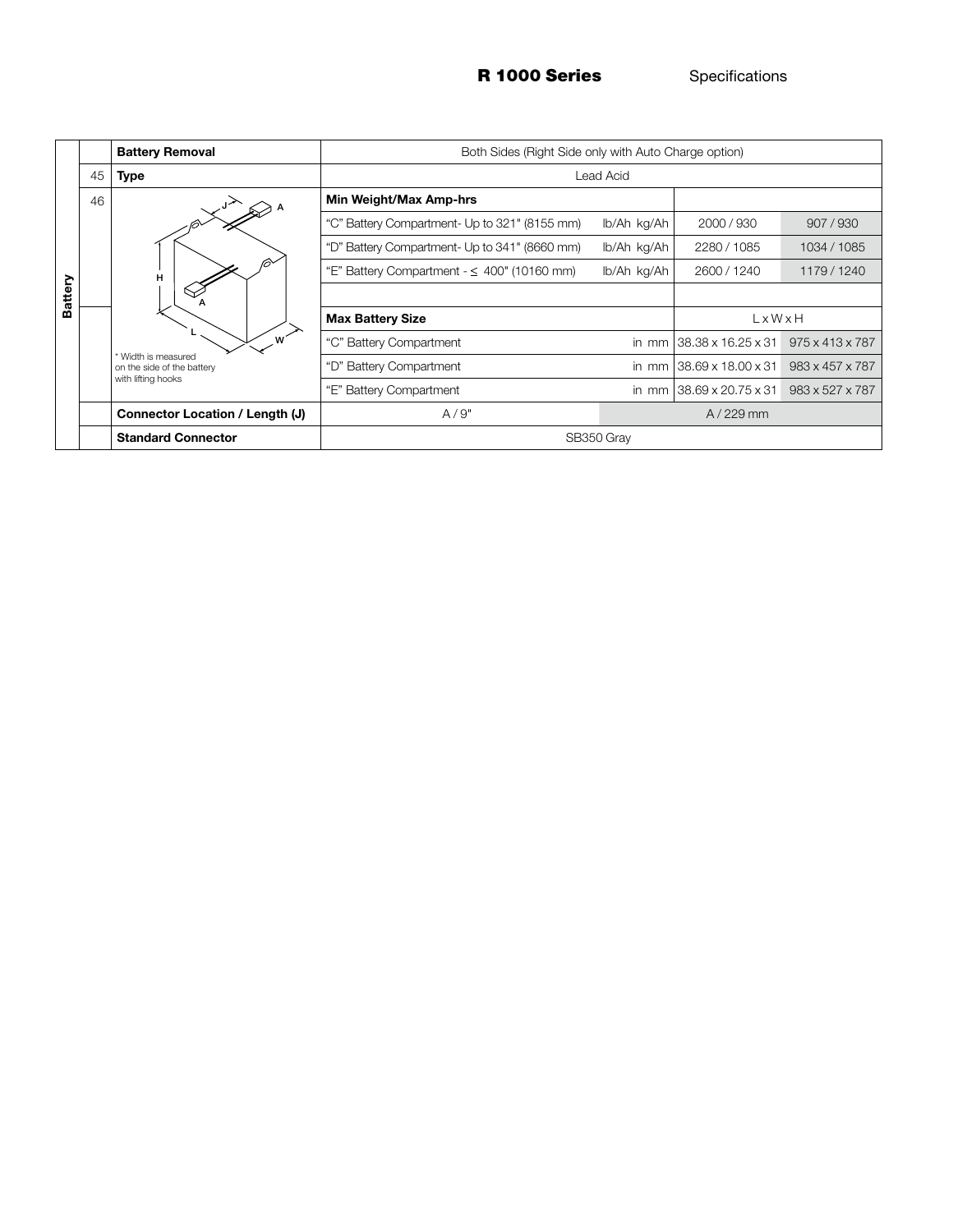#### R 1000 Series Technical Information

mounting plate • Accessory RF mounting bracket • Accessory clamp • Accessory clip pad • Accessory hook • Accessory clip pad and hook • Accessory pocket • Console light • Fan

18. Lift/Lower cutouts with override 19. Impact strobe and alarm 20. V-Force® Lithium-Ion Ready Warning Device Options Audible or Visual Alerts Safety considerations and dangers associated with audible travel alarms and

• Multiple alarms and/or lights can cause confusion. • Workers ignore the alarms and/or lights after day-in and

day-out exposure. • Operator may transfer the responsibility for "looking out"

to the pedestrians. • Annoys operators and pedestrians.

Other Options Available Contact factory for additional

*Dimensions and performance data given may vary due to manufacturing tolerances. Performance is based on an average size vehicle and is affected by weight, condition of truck, how it is equipped and the conditions of the operating area. Crown products and specifications are subject to change without notice.*

lights include:

options.

#### **Capacity**

Model R 1000: 3200 lb (1450 kg) at 24" (600 mm) load center, 36 volt

#### **Batteries**

Battery removal from left or right side of truck. (Right side only with auto charge option). Standard battery compartment rollers for extraction with mechanized equipment.

#### Standard Equipment

- 1. DualMode vehicle with automation technology
	- Natural Feature navigation
	- Safety lasers
- 2. e-Gen® Braking System offers regenerative and frictionless electric braking (Mechanical braking applies only as parking brake)
- 3. Heavy-duty (6) roller reach carriage
- 4. Load height laser
- 5. MonoLift® mast
- 6. 36 volt system
- 7. Crown's Next-Generation Gena® Operating System
- 8. Xpress™ Lower
- 9. Integrated InfoLink Ready **Hardware** 
	- Identification (ID) Reader
	- Impact sensor
	- WiFi radio
- 10. Connectivity
	- Cellular / wireless truck data collection
	- Wireless truck software updates
- 11. Factory configured settings
	- Speed cutback

• Performance settings

12. 7" color touch screen display

- Optically bonded 5/64 in (2 mm) thick capacitive touch screen
- Deep drawn steel protective back cover
- Integrated 5 button keypad
- 25 available languages
- Vehicle status icons
- Customizable dashboard with widgets
- Stopwatch
- Battery discharge indicator
- Steer wheel indicator
- Hour meter
- Auto height select
- Height/weight
- **Clock**
- Odometer
- Capacity data monitor Zone select
- Performance modes
- Step-by-step calibrations
- Maintenance mode
- Enhanced service diagnostics • Safety reminders
- 13. Automated mode travel alarm and lighting alerts
- 14. External Speaker
- 15. AC Traction and Hydraulics with electronic power steering
- 16. Regenerative Lowering
- 17. OnTrac® Anti-Slip Traction Control
- 18. Operator Compartment
	- Variable side stance
	- Flexible five-point positioning
	- Back support with integral hip support
	- Arm/elbow support padding
	- Padded compartment interior walls
	- Operator console with work surface and storage
	- Entry Bar® safety switch
	- Suspended floor
	- $\bullet$  270 in<sup>2</sup> (1742 cm<sup>2</sup>) floor area
	- Premium urethane floorboard cushion
	- Work Assist® Mirror
- 19. Multi-task control handle
- 20. High visibility power unit
- 21. Polycarbonate mast guard
- 22. Integrated sideshift 4" (102 mm)
- 23. Load backrest 52" (1320 mm)
- 24. Tilting fork carriage
- 25. Parallel load wheels
- 26. Lift slow down 12" (305 mm) from maximum lift height
- 27. Chain slack detection
- 28. Crown-manufactured drive and lift motors
- 29. Offset articulated drive axle with 190º steer arc

30. Horn

- 31. (4) Emergency power disconnect switches
- 32. 350 amp battery connector
- 33. Color-coded wiring
- 34. Third post
- 35. Forward steering
- 36. InfoPoint® System
- 37. Static Strap
- 38. Work Assist® Accessory Tube
- 39. Lift/Lower cutouts without override
- 40. Zone Select (Lift/Lower cutouts in 3 separate zones)
- 41. Auto height select
- 42. Tilt position assist
- 43. Keyless switch (off, manual, auto)
- 44. Bolt-on outrigger tips
- 45. Battery retainer with interlock
- 46. Large diameter battery rollers
- 47. 5th battery compartment roller
- 48. Flat overhead guard

#### Optional Equipment

- 1. Perimeter red zone lighting
- 2. Elevated natural feature navigation
- 3. Auto charge system left side only
- 4. Lateral charge manual charge port with the auto charge system
- 5. Camera and color monitor (Must be Collapsed Height  $\geq$  30" (762mm) above Overhead Guard)

6. Mesh screen mast guard 7. Plastic lens Work Assist® Mirror

10. Plastic LED work light 11. Console area light 12. Load wheel sizes and compounds 13. Drive tire compounds 14. Reverse Steering 15. Short steer tiller

16. Adjustable 7" color touch screen display 17. Work Assist® Accessories: • Accessory RF

8. Fork lengths 9. Work light